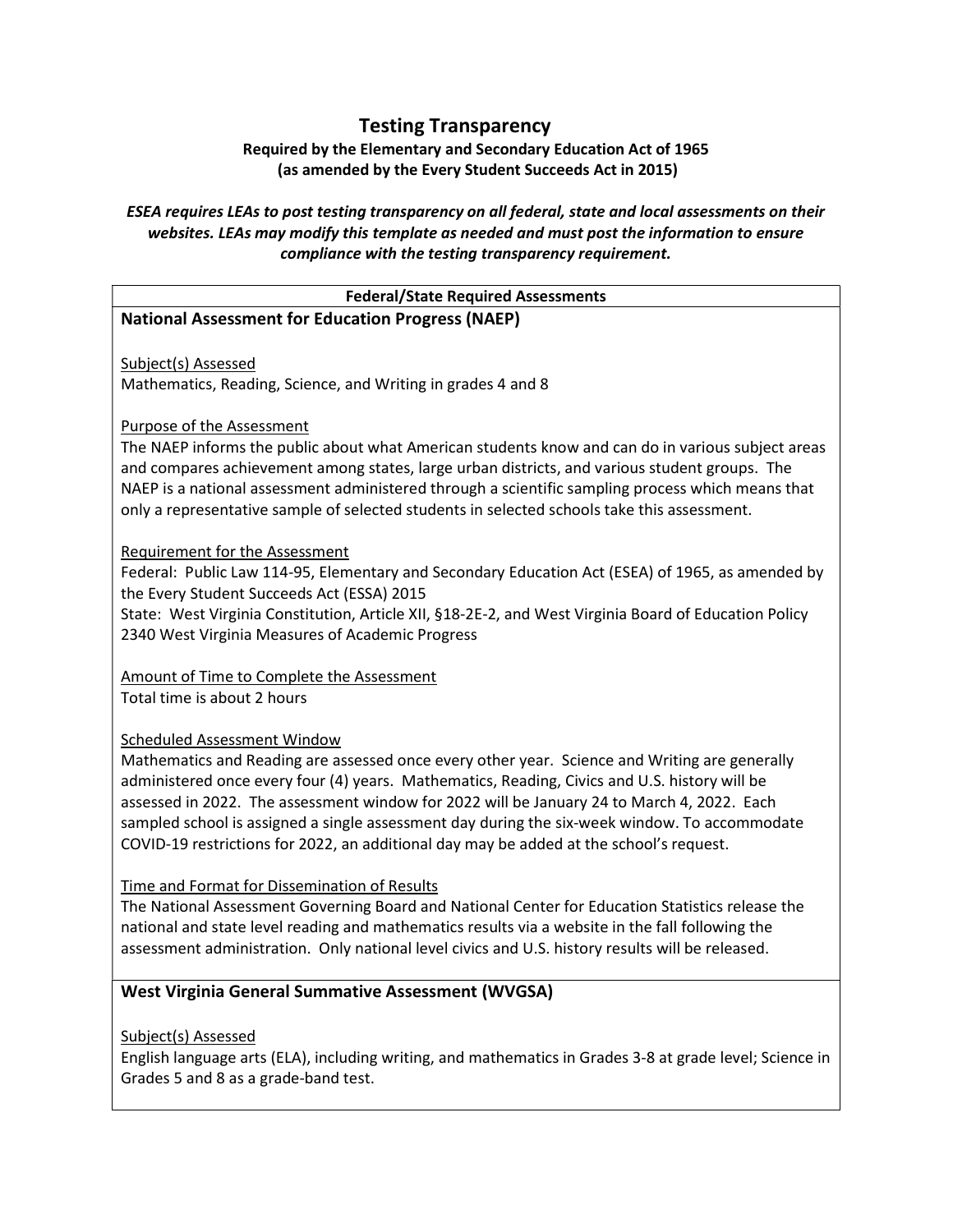### Purpose of the Assessment

This assessment measures student performance on the state's content standards. The results give students, teachers, and families meaningful information on what students know and can do, and how well they are progressing toward college and career readiness.

### Requirement for the Assessment

Federal: Public Law 114-95, Elementary and Secondary Education Act (ESEA) of 1965, as amended by the Every Student Succeeds Act (ESSA) 2015

State: West Virginia Constitution, Article XII, §18-2E-2, and West Virginia Board of Education Policy 2340 West Virginia Measures of Academic Progress

### Amount of Time to Complete the Assessment

The WVGSA is an untimed test that takes approximately 2 hours for each content test session. The ELA test consists of two sessions, including one session that consists of an extended writing task.

### Scheduled Assessment Window

The WVGSA is administered in the spring of each year. The state establishes a statewide testing window, and each district then determines a district-wide testing window and a testing schedule for each school within the district. For spring 2022, the statewide testing window is April 4-May 27, 2022.

### Time and Format for Dissemination of Results

Testing results start appearing in the Cambium Reporting System on a rolling basis at the end of April. Scores for ELA, math and science should appear very soon after a test is completed. ELA scores could be delayed up to ten (10) business days if a student's essay is routed to hand scoring. District and school personnel can access these results and analyze data at the district and school level. Printed individual student reports are provided to districts and schools to send home to parents/guardians in August each year. Scores are embargoed from public discussion until released during the summer by the WVDE.

# SAT School Day

# Subject(s) Assessed

Grade 11 students take the following test components: Reading, Writing and Language, Math, and Key Content Features (includes Science).

# Purpose of the Assessment

The SAT School Day is a nationally recognized college- and career-readiness assessment administered by the College Board and is accepted at colleges and universities throughout West Virginia and the nation for both college admissions and placement. SAT School Day also can be used to qualify for the Promise Scholarship.

# Requirement for the Assessment

Federal: Public Law 114-95, Elementary and Secondary Education Act (ESEA) of 1965, as amended by the Every Student Succeeds Act (ESSA) 2015

State: West Virginia Constitution, Article XII, §18-2E-2, and West Virginia Board of Education Policy 2340 West Virginia Measures of Academic Progress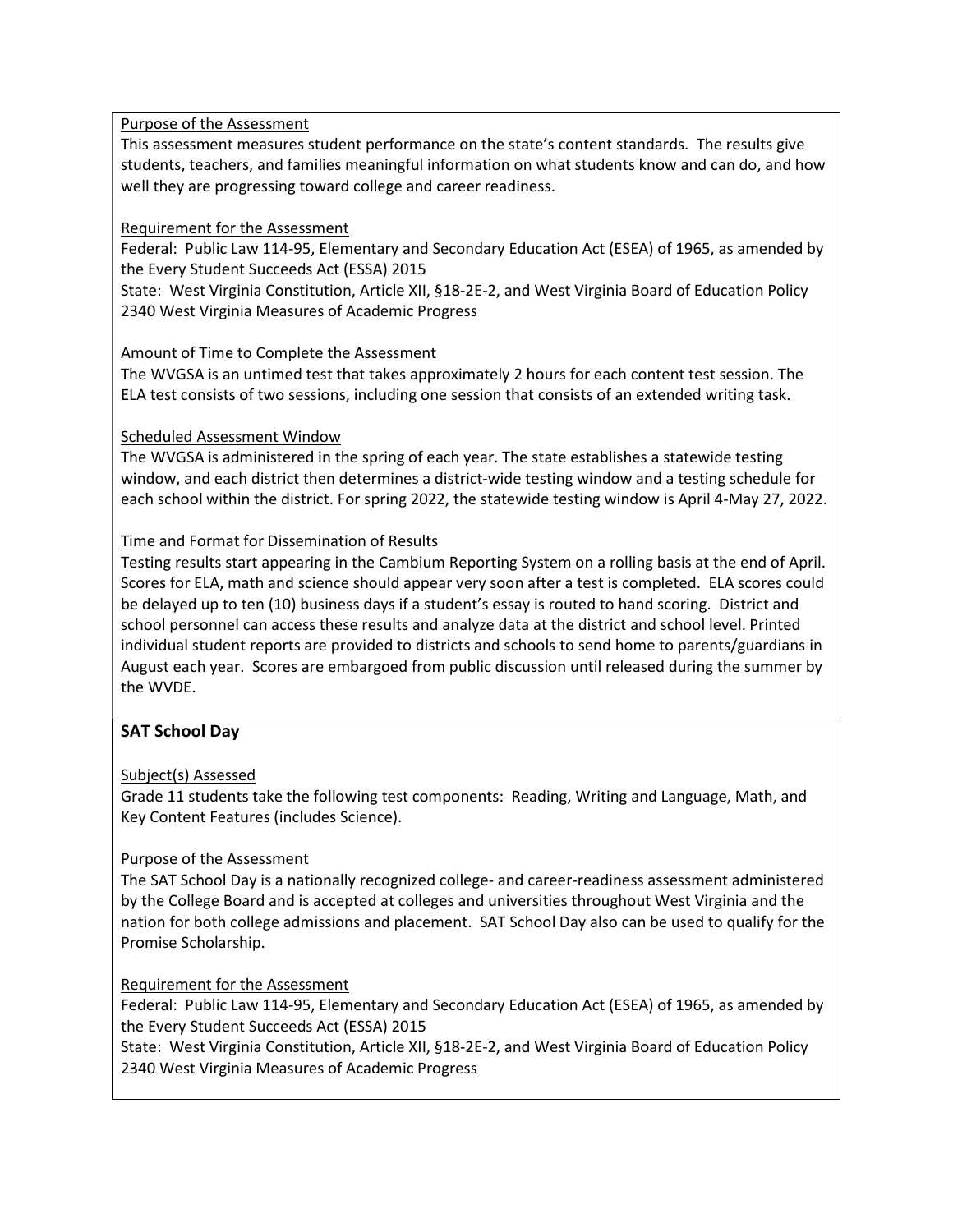Amount of Time to Complete the Assessment Total time is 3 hours for Reading, Writing and Language, Math and Key Content Features.

#### Scheduled Assessment Window

For spring 2022, districts will select one of two options for SAT School Day Administration: Option 1: Primary Test Day, March 23, 2022; Accommodated Window, March 23-April 5, 2022; and Makeup Day, April 26, 2022.

Option 2: Primary Test Day, April 13, 2022; Accommodated Window, April 13-26, 2022; and Makeup Day April 26, 2022.

# Time and Format for Dissemination of Results

Student scores are available to students in College Board's Electronic Reporting System approximately three weeks after the makeup date. Districts and schools have access to test results in early June. Printed individual student reports with West Virginia proficiency cuts applied are provided to districts and schools to send home to parents/guardians in August each year.

# West Virginia Alternate Summative Assessment (WVASA), also known as the Dynamic Learning Maps Alternate Summative Assessment

### Subject(s) Assessed

English and Mathematics in Grades 3-8 and 11, and Science in Grades 5, 8, and 11.

### Purpose of the Assessment

The WVASA is a summative measure of student academic performance based on the West Virginia Alternate Academic Achievement Standards administered in lieu of the WVGSA to students in grades 3-8 and grade 11 who have the most significant cognitive disabilities.

#### Requirement for the Assessment

Federal: Public Law 114-95, Elementary and Secondary Education Act (ESEA) of 1965, as amended by the Every Student Succeeds Act (ESSA) 2015

State: West Virginia Constitution, Article XII, §18-2E-2, and West Virginia Board of Education Policy 2340 West Virginia Measures of Academic Progress

# Amount of Time to Complete the Assessment

The WVASA is an untimed series of testlets averaging 3-5 minutes per testlet, with 7-9 testlets per subject area.

# Scheduled Assessment Window

The Alternate Summative Assessment (WVASA) is administered in the spring of each year. The state establishes a statewide testing window, and each district then determines a district-wide testing window and a testing schedule for each school within the district. For spring 2022, the statewide testing window is April 4–May 27, 2022.

#### Time and Format for Dissemination of Results

DLM releases scores to the state in July. Schools and teachers can access scores in August. Individual student reports are provided in August each year to send home to parents/guardians.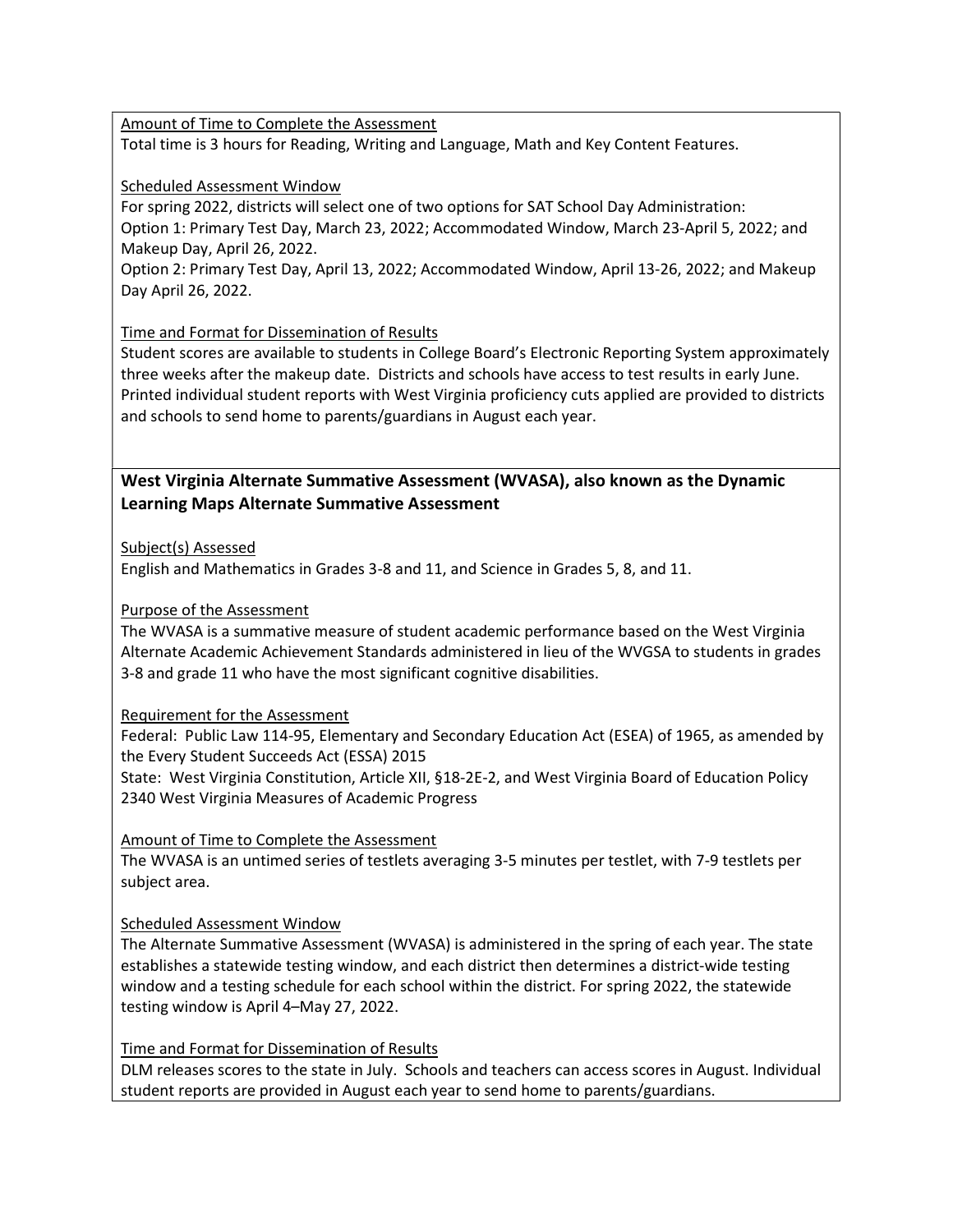# English Language Proficiency Assessment for the  $21<sup>st</sup>$  Century (ELPA21)

### Subject(s) Assessed

4 Domains of English Language Proficiency – Speaking, Listening, Writing, and Reading in Grades K-12

### Purpose of the Assessment

The ELPA21 is a summative English Language Proficiency assessment to measure identified domains of English proficiency for students identified as English Learners in Grades K-12.

### Requirement for the Assessment

Federal: Public Law 114-95, Elementary and Secondary Education Act (ESEA) of 1965, as amended by the Every Student Succeeds Act (ESSA) 2015.

State: West Virginia Constitution, Article XII, §18-2E-2, and West Virginia Board of Education Policy 2340 West Virginia Measures of Academic Progress

### Amount of Time to Complete the Assessment

ELPA21 is an untimed assessment and approximate test time for all 4 domains varies by grade levels as follows: grades K-1 about 69 minutes; grades 2-3 about 63 minutes; grades 4-5 about 91 minutes; grades 6-8 about 128 minutes; and grades 9-12 about 155 minutes

### Scheduled Assessment Window

The ELPA21 is administered in the spring of each year. The state establishes a statewide testing window, and each district then determines a district-wide testing window and a testing schedule for each school within the district. For spring 2022, the tentative statewide testing window is February 8, 2022 - March 25, 2022.

#### Time and Format for Dissemination of Results

Individual Student Results will be available to the district by June 1, 2022. The district will print the reports and provide them to parents between June  $1<sup>st</sup>$  and the beginning of the 2022-2023 school year.

# West Virginia Comprehensive Interim Assessments (CIAs)

Subject(s) Assessed

English language arts (ELA) and mathematics in Grades 3-8

# Purpose of the Assessment

Two different kinds of CIAs are available for districts and schools to use – a Computer-Adaptive Comprehensive Interim Assessment (CA-CIA) and a Fixed-Form Comprehensive Interim Assessment (FF-CIA). These assessments may be administered at the beginning of the school year as a pre-test to measure what students know and are able to do in relation to the content standards at each grade level and then administered later in the school year to measure how much improvement students have made following instruction. The results give students, teachers, and families meaningful information on students' initial knowledge and skills level. This information is used to plan instruction throughout the year to ensure that students make progress toward college and career readiness.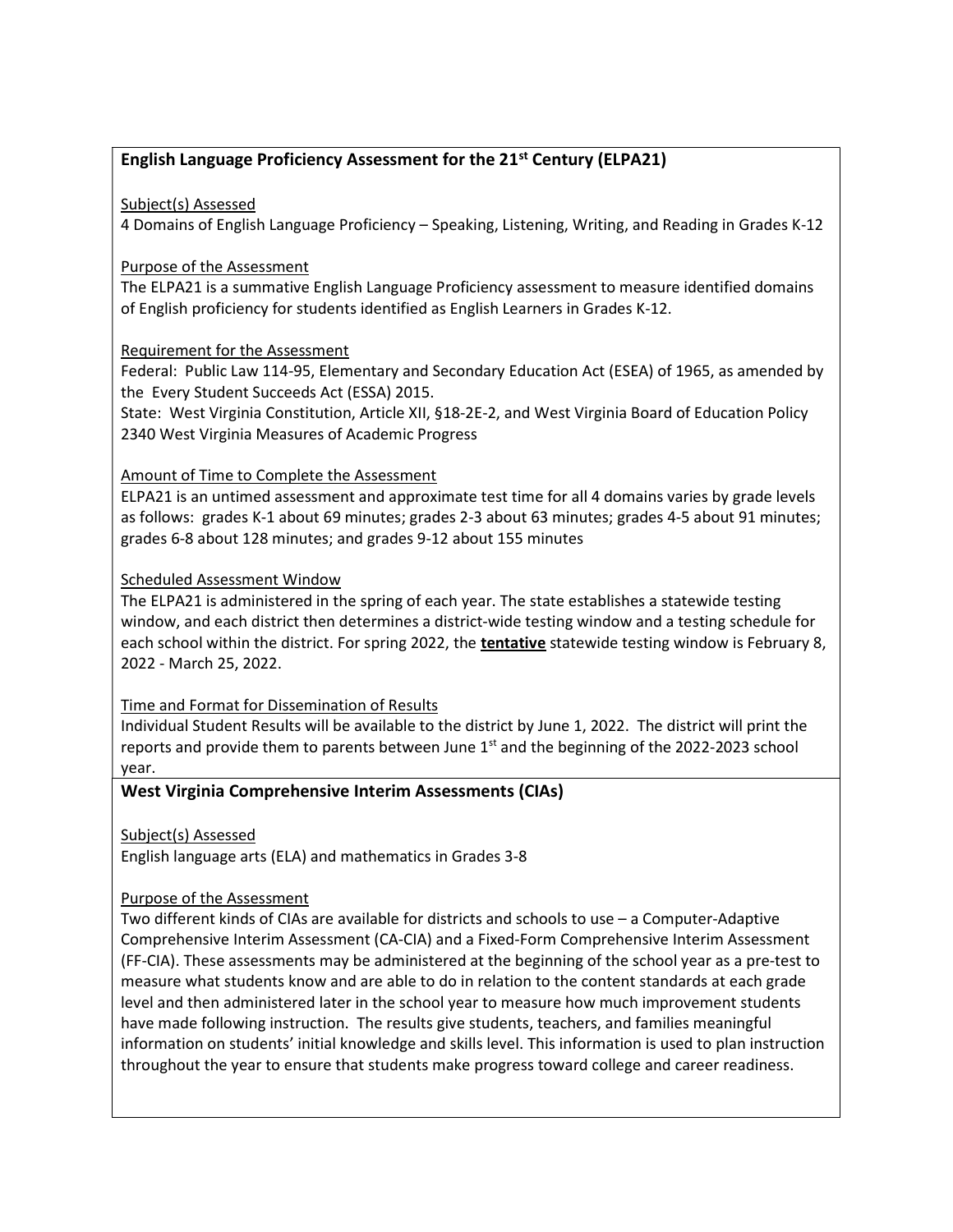Requirement for the Assessment

Optional – Districts and schools may – but are not required to – administer the CIAs.

Amount of Time to Complete the Assessment

The CIAs are untimed tests that takes approximately 1-2 hours for each content test session. The ELA test consists of two sessions, including one session that consists of an extended writing task.

Scheduled Assessment Window

Districts decide when the CIAs are administered. The CIAs often are administered in the fall prior to instruction and/or mid-year as a checkpoint on student proficiency prior to taking the WVGSA. Districts and schools may set their own testing schedules according to their needs.

Time and Format for Dissemination of Results

Results begin appearing in the Cambium Reporting System immediately after students have completed the assessment. District and school personnel can access these results and analyze data at the district, school, classroom roster, and individual student level.

### Districts and schools must ensure that students with the most significant cognitive disabilities can participate in county-required assessments or provide an equivalent alternate assessment for these students.

County Required Assessments

i-Ready Diagnostic Assessments

Subject(s) Assessed Reading/Language Arts and Mathematics – Grades K-8

Purpose of the Assessment

The i-Ready Diagnostic is a unique assessment that tests more than grade- level mastery in Reading/Language Arts and Math. It meets students where they are, assesses a range of skills, and lets you know exactly what students know and what they need to learn. Additionally, the i-Ready Diagnostic sets the path for each students' online instruction in Reading/Language Arts and Math.

The i-Ready Diagnostic are computer-adaptive; therefore, the level of difficulty adjusts as the student works through the assessment. Additionally, modifications are built into the diagnostic or made by a teacher to accommodate students with disabilities.

Requirement for the Assessment

The county requires the i-Ready Diagnostic be give three times a year at the beginning-of-the-year, middle-of-the-year, and end-of-the-year.

Amount of Time to Complete the Assessment

The i-Ready Diagnostic are untimed assessments that takes approximately one hour to complete each subject area.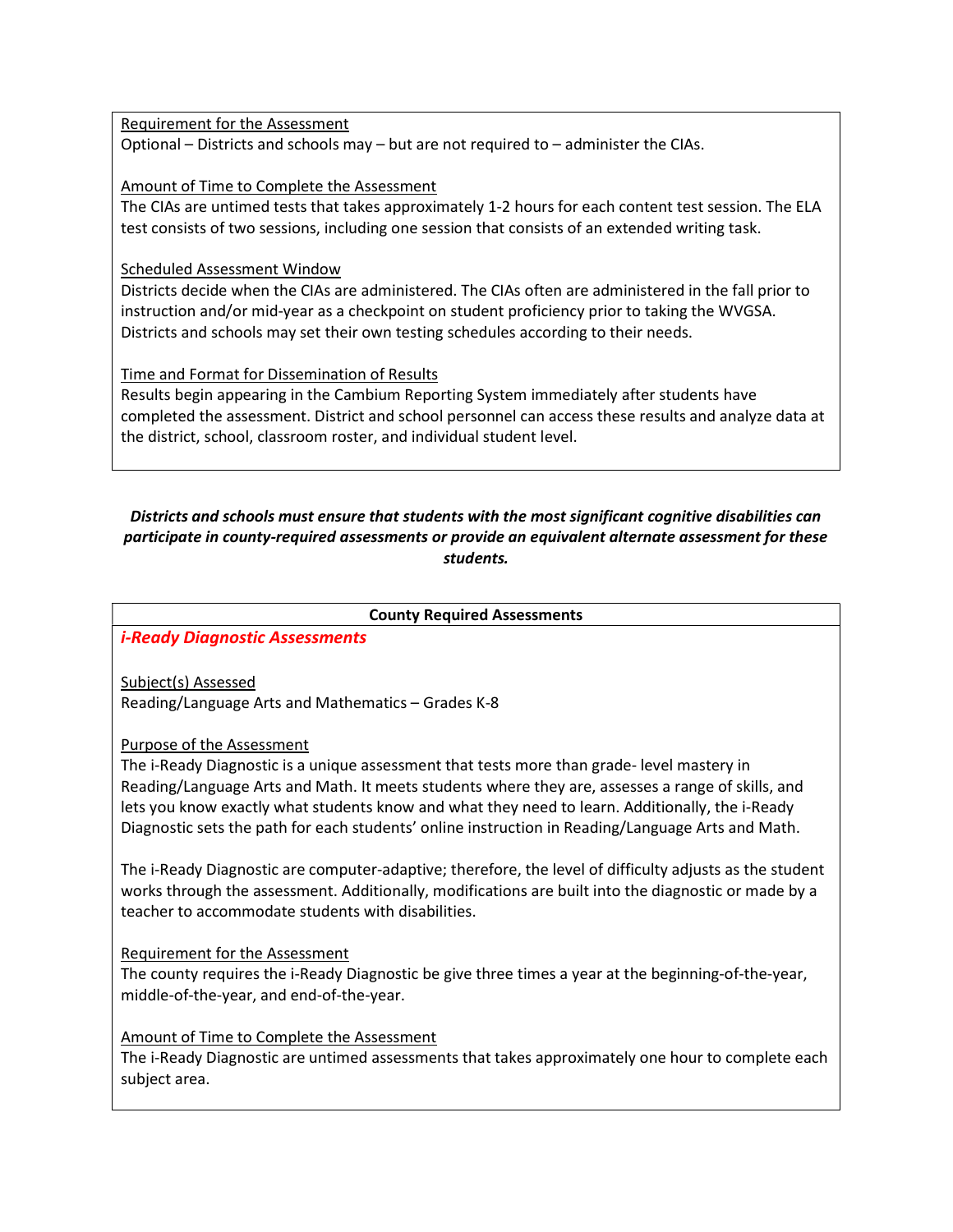#### Scheduled Assessment Window 2021-2022 School Year

| $1st - 12th$ Grades: | Window 1 - August 23 to September 23 (Data review on Sept 27)<br>Window 2 - January 10 to February 11 (Data review on Feb 21)<br>Window 3 - May 2 to May 27 (Pending GSA Schedule) |
|----------------------|------------------------------------------------------------------------------------------------------------------------------------------------------------------------------------|
| Kindergarten:        | Practice Kindergarten Corner Prior to Diagnostic<br>Window 1 - October 4 to October 29<br>Window 2 – February 14 to March 4<br>Window $3 -$ May 2 to May 27                        |

Time and Format for Dissemination of Results

Students are able to see their scores on the diagnostic as soon as it is completed. Student results are discussed with the student and recorded in a data tracking notebook.

District and school personnel can access these results and analyze data at the district, school, classroom roster, and individual student level.

Parent reports are available to be printed and sent home with the student.

PALS (Phonological Awareness Literacy Screening)

Subject(s) Assessed Early Literacy/Reading – Grades PreK-2

Purpose of the Assessment

PALS-PreK is designed to be administered to four-year-olds in the fall of PreK in order to guide instruction during the year for early literacy. A second administration in the spring of PreK serves to evaluate progress.

PALS-K is a measure of children's knowledge of several important literacy fundamentals: phonological awareness, alphabet recognition, concept of word, knowledge of letter sounds and spelling. PALS-K provides a direct means of matching literacy instruction to specific literacy needs and provides a means of identifying those children who are relatively behind in their acquisition of these fundamental literacy skills.

PALS Plus may be used with children in first and second grades to identify students at risk of reading difficulties and to determine instructional needs for all students, including diagnosis of instructional oral reading level, developmental spelling stage, and specific literacy skills to target for instruction.

Modifications may be made by a teacher to accommodate students with disabilities.

Requirement for the Assessment